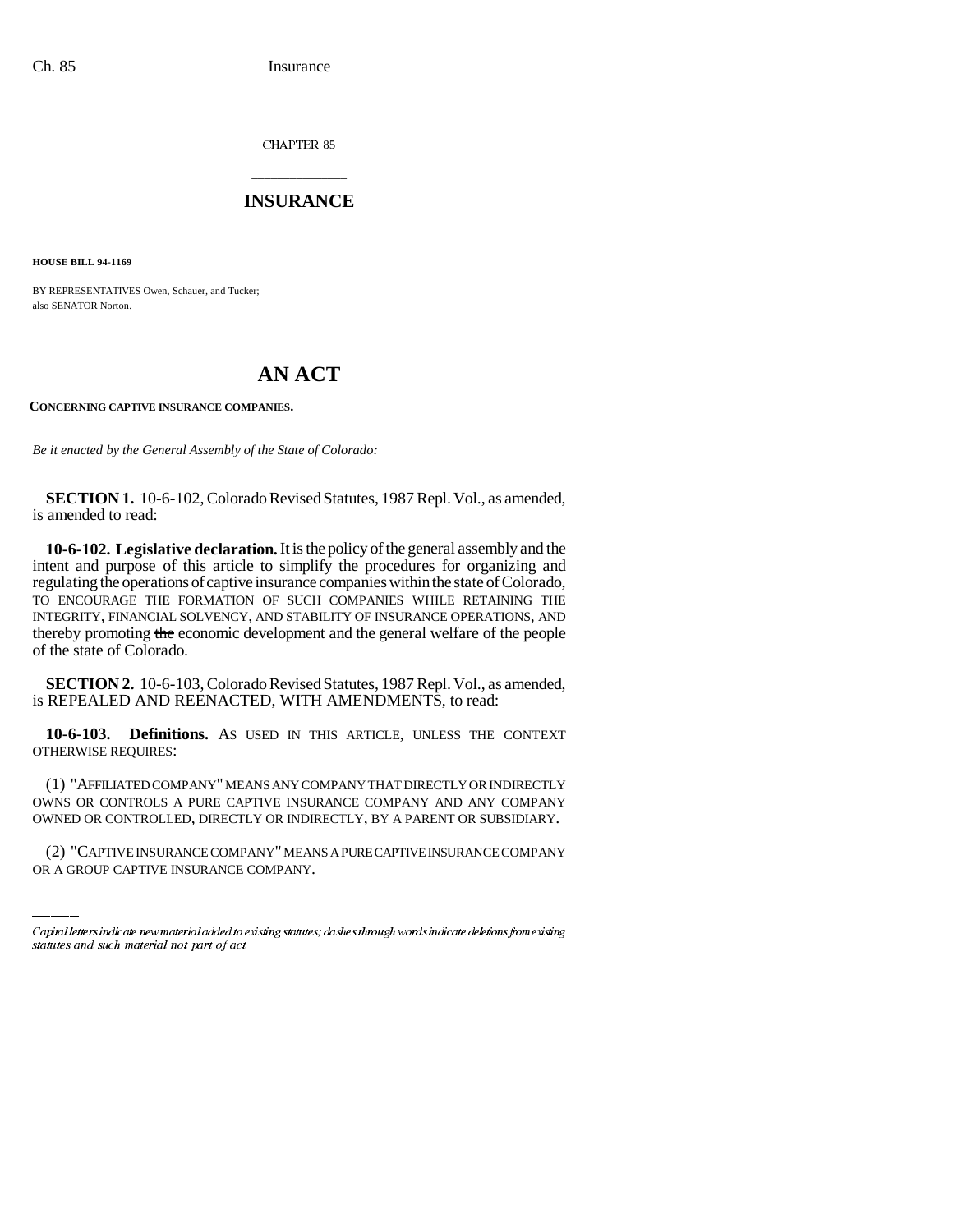(3) "COMMISSIONER" MEANS THE COMMISSIONER OF INSURANCE.

(4) "GROUP" MEANS ANY ASSOCIATION OF INDIVIDUAL PROFESSIONAL PRACTITIONERS, CORPORATIONS, PARTNERSHIPS, LIMITED LIABILITY COMPANIES, OR ASSOCIATIONS WITH SUBSTANTIALLY SIMILAR OR RELATED RISKS, THE MEMBERS OF WHICH COLLECTIVELY OWN, CONTROL, OR HOLD WITH POWER TO VOTE ALL OF THE OUTSTANDING VOTING SECURITIES OR OTHER OWNERSHIP INTEREST OF A GROUP CAPTIVE INSURANCE COMPANY.

(5) "GROUP CAPTIVE INSURANCE COMPANY" MEANS ANY DOMESTIC INSURANCE COMPANY LICENSED UNDER THE PROVISIONS OF THIS ARTICLE FOR THE PURPOSE OF MAKING INSURANCE AND REINSURANCE, INCLUDING ANY COMPANY ORGANIZED UNDER THE FEDERAL "LIABILITY RISK RETENTION ACT OF 1986", AS AMENDED, 15 U.S.C. SECS. 3901 TO 3905. SUCH INSURANCE AND REINSURANCE SHALL BE LIMITED TO THE RISKS, HAZARDS, AND LIABILITIES OF ITS GROUP MEMBERS AND EMPLOYEE BENEFITS COVERAGES.

(6) "IMPAIRMENT" MEANS THAT A CAPTIVE INSURANCE COMPANY'S PERMISSIBLE ASSETS ARE LESS THAN ITS LIABILITIES, INCLUDING AS A LIABILITY THE AGGREGATE AMOUNT OF ANY OUTSTANDING CAPITAL STOCK, OR THAT ITS CAPITAL AND SURPLUS ARE LESS THAN THE CAPITAL AND SURPLUS ESTABLISHED PURSUANT TO SECTION 10-6-116.

(7) "INSOLVENCY" MEANS THAT A CAPTIVE INSURANCE COMPANY'S PERMISSIBLE ASSETS ARE LESS THAN ALL OF ITS LIABILITIES, EXCLUDING FROM SUCH LIABILITIES THE AGGREGATE AMOUNT OF ANY OUTSTANDING CAPITAL STOCK.

(8) "PARENT" MEANS A CORPORATION, PARTNERSHIP, OR INDIVIDUAL WHO DIRECTLY OR INDIRECTLY OWNS, CONTROLS, OR HOLDS WITH POWER TO VOTE MORE THAN FIFTY PERCENT OF THE OUTSTANDING VOTING SECURITIES OR OTHER OWNERSHIP INTEREST OF A PURE CAPTIVE INSURANCE COMPANY.

(9) "PURE CAPTIVE INSURANCE COMPANY" MEANS ANY DOMESTIC INSURANCE COMPANY LICENSED UNDER THE PROVISIONS OF THIS ARTICLE FOR THE PURPOSE OF MAKING INSURANCE AND REINSURANCE. SUCH INSURANCE AND REINSURANCE SHALL BE LIMITED TO THE RISKS, HAZARDS, AND LIABILITIES OF ITS PARENT AND AFFILIATED ENTITIES ALONG WITH EMPLOYEE BENEFITS COVERAGES.

**SECTION 3.** 10-6-105, Colorado Revised Statutes, 1987 Repl. Vol., as amended, is amended to read:

**10-6-105. Employee benefits - minimum coverages.** (1) Any captive insurance company when permitted by its articles of incorporation, other documents of organization, or charter may apply to the commissioner for a certificate of authority to engage in insurance business in the state of Colorado to make insurance and reinsurance as provided in section  $10-3-102$  (1) (a) and (1) (c) (III) to (1) (c) (IX), including insurance against professional liability, errors and omissions, and commercial general liability, except as limited by section 10-6-104. ANY CAPTIVE INSURANCE COMPANY ISSUING EMPLOYEE BENEFITS COVERAGES, AS APPROVED BY THE COMMISSIONER, IN ITS PLAN OF OPERATION SHALL PROVIDE THE MINIMUM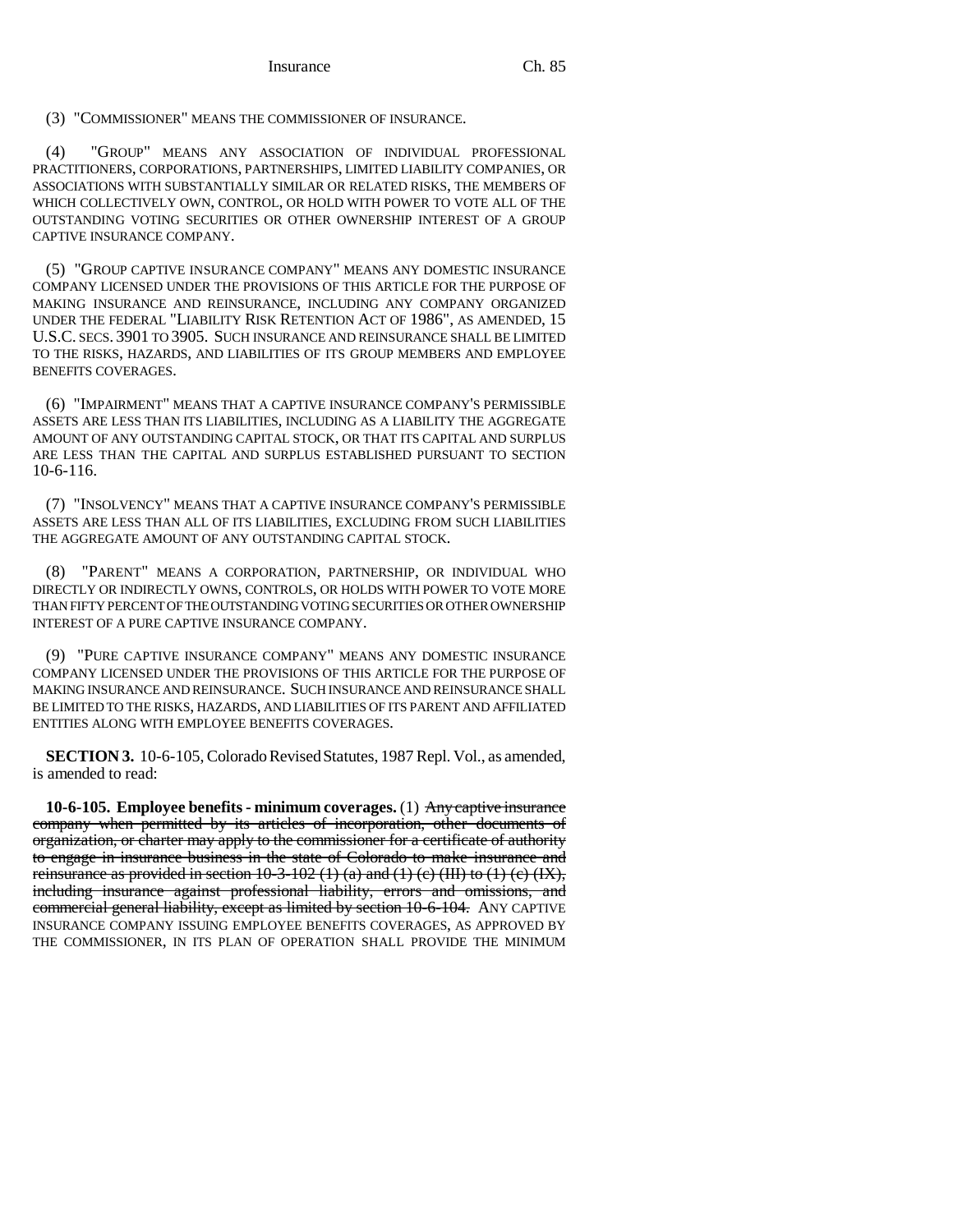MANDATED INSURANCE COVERAGES REQUIRED OF INSURANCE COMPANIES IN THE STATE.

(2) (a) (Deleted by amendment, L. 91, p. 1224, 4, effective May 24, 1991.)

(b) Any association captive insurance company or industrial insured captive insurance company applying for a certificate of authority to engage in the insurance business in the state of Colorado must demonstrate to the satisfaction of the commissioner that the total insurance coverage necessary to insure all risks, hazards, and liabilities of the association or industrial insured group and its member organizations would develop, in the aggregate, gross annual premiums of at least one million dollars.

**SECTION 4.** 10-6-106, Colorado Revised Statutes, 1987 Repl. Vol., is amended to read:

**10-6-106. Names of companies.** No captive insurance company shall adopt the name of any existing company transacting a similar business, nor any name so similar as to be calculated to mislead WHICH MAY BE MISLEADING TO the public.

**SECTION 5.** 10-6-107, Colorado Revised Statutes, 1987 Repl. Vol., as amended, is amended to read:

**10-6-107. Formation and operation of captive insurance companies.** (1) Whenever any number of persons associate to form a captive insurance company, they NO PERSON SHALL ENGAGE IN THE BUSINESS OF INSURANCE AS A CAPTIVE INSURANCE COMPANY WITHOUT FIRST APPLYING FOR AND OBTAINING A CERTIFICATE OF AUTHORITY FROM THE COMMISSIONER STATING THAT SUCH PERSON COMPLIES WITH THE LAWS OF THIS STATE. APPLICANTS shall submit articles of incorporation or other documents of organization which shall be issued in triplicate, to the commissioner and attorney general for examination. After being IF ACCEPTED AND approved by them, the COMMISSIONER AND THE ATTORNEY GENERAL, said articles or other documents of organization shall be filed and recorded whenever required by law in the office of the secretary of state. A copy of said articles or other documents of organization, certified by the secretary of state, shall be filed with the commissioner. AMENDMENTS TO ORGANIZATIONAL DOCUMENTS SHALL BE FILED WITH THE COMMISSIONER AND IN THE OFFICE OF THE SECRETARY OF STATE.

(2) When not less than the amount required by section 10-6-116 has been paid in by the incorporators or the organizers of the proposed entity and deposited with the commissioner, or when an irrevocable letter of credit in such amount has been filed with and accepted by the commissioner, the commissioner shall cause an examination to be made either by himself, an employee of the division of insurance, or some disinterested person specially appointed by him for the purpose, and, if the provisions of this article have been complied with by said company, as far as applicable thereto, the person making the examination shall so certify. Such certificate shall be filed in the office of the commissioner, who shall thereupon deliver to such company a certified copy thereof which, together with a copy of the articles of incorporation or other documents of organization, shall be filed in the office of the clerk and recorder of the county wherein the company is to be located before the authority to commence business is granted. All the reasonable expenses and charges of examination by a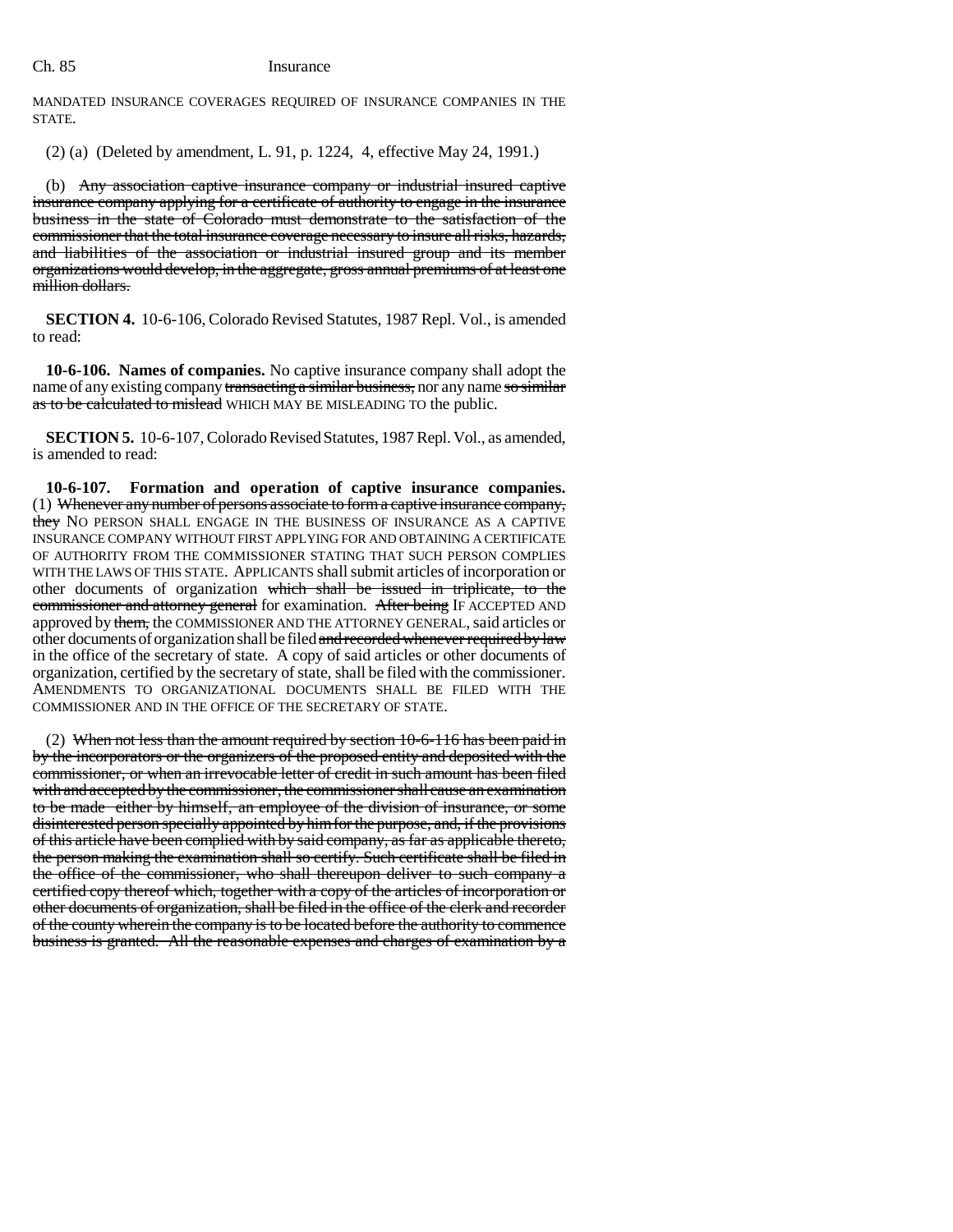specially appointed disinterested person shall be paid directly by the applicant.

(3) Whenever any such captive insurance company thereafter desires to amend its articles of incorporation or other documents of organization, it shall submit its proposal in triplicate and, if the commissioner, with the advice of the attorney general, finds the same to have been legally adopted and to be in due legal form and not in conflict with the provisions of law governing such companies, then, and not otherwise, he shall approve any such amendment, and such certificate of amendment shall be filed with the secretary of state. After being approved by them, the said amendments to such articles or other documents of organization shall be filed and recorded whenever required by law in the office of the secretary of state. A copy of said amendments to such articles or other documents of organization, certified by the secretary of state, shall be filed with the commissioner. APPLICANTS FOR A CAPTIVE INSURANCE COMPANY CERTIFICATE OF AUTHORITY SHALL FILE A DETAILED PLAN OF OPERATION, WHICH SHALL INCLUDE A FEASIBILITY STUDY AND ANY OTHER INFORMATION DEEMED RELEVANT BY THE COMMISSIONER IN ASCERTAINING WHETHER THE PROPOSED CAPTIVE INSURANCE COMPANY WILL BE ABLE TO MEET ITS POLICY OBLIGATIONS. THE COMMISSIONER IS AUTHORIZED TO REFUSE TO ISSUE A CERTIFICATE OF AUTHORITY UNTIL THE COMMISSIONER IS REASONABLY SATISFIED THAT THE PLAN OF OPERATION CONTAINS SUFFICIENT INDICATION OF A SUCCESSFUL INSURANCE OPERATION.

(4) The principal and home office of every captive insurance company incorporated under this article shall be in the state of Colorado. EACH CAPTIVE INSURANCE COMPANY SHALL PAY TO THE DIVISION OF INSURANCE A NONREFUNDABLE APPLICATION FEE OF FIVE HUNDRED DOLLARS IN ADDITION TO ANY REASONABLE EXPENSES TO BE PAID PURSUANT TO SECTION 10-6-120. EACH CAPTIVE INSURANCE COMPANY SHALL PAY AN ANNUAL LICENSE FEE OF FIVE HUNDRED DOLLARS.

(5) THE PRINCIPAL AND HOME OFFICE OF EVERY CAPTIVE INSURANCE COMPANY INCORPORATED UNDER THIS ARTICLE SHALL BE IN THE STATE OF COLORADO. EVERY CAPTIVE INSURANCE COMPANY SHALL MAINTAIN SUCH BOOKS AND RECORDS IN THIS STATE AS WILL ENABLE THE FINANCIAL EXAMINATION OF THE COMPANY BY THE COMMISSIONER.

(6) GROUP CAPTIVE INSURANCE COMPANIES SHALL LIMIT THEIR EXPOSURE TO LOSS ON ANY ONE RISK OR HAZARD TO AN AMOUNT NOT TO EXCEED TEN PERCENT OF CAPITAL AND SURPLUS, UNLESS SUCH RISK OR HAZARD IS REINSURED THROUGH AN INSURANCE COMPANY WHICH IS LICENSED OR ACCREDITED IN THIS STATE, OR UNLESS OTHER SAFEGUARDS TO ITS FINANCIAL SOLVENCY AND STABILITY ARE IN PLACE AND ARE ACCEPTABLE TO THE COMMISSIONER.

**SECTION 6.** 10-6-108, Colorado Revised Statutes, 1987 Repl. Vol., as amended, is REPEALED AND REENACTED, WITH AMENDMENTS, to read:

**10-6-108. Control of operations.** THE BUSINESS OF EACH CAPTIVE INSURANCE COMPANY SHALL BE MANAGED BY A BOARD OF DIRECTORS OR OTHER GOVERNING BODY CONSISTING OF NOT LESS THAN THREE PERSONS. THE ORGANIZATIONAL DOCUMENTS OR BYLAWS SHALL PROVIDE FOR THE TERMS, MEETINGS, AND ELECTIONS OF THE DIRECTORS AND OFFICERS OF THE GOVERNING BODY. NO INDIVIDUAL MAY SERVE AS A DIRECTOR OR OFFICER WHO HAS BEEN CONVICTED OF FRAUD INVOLVING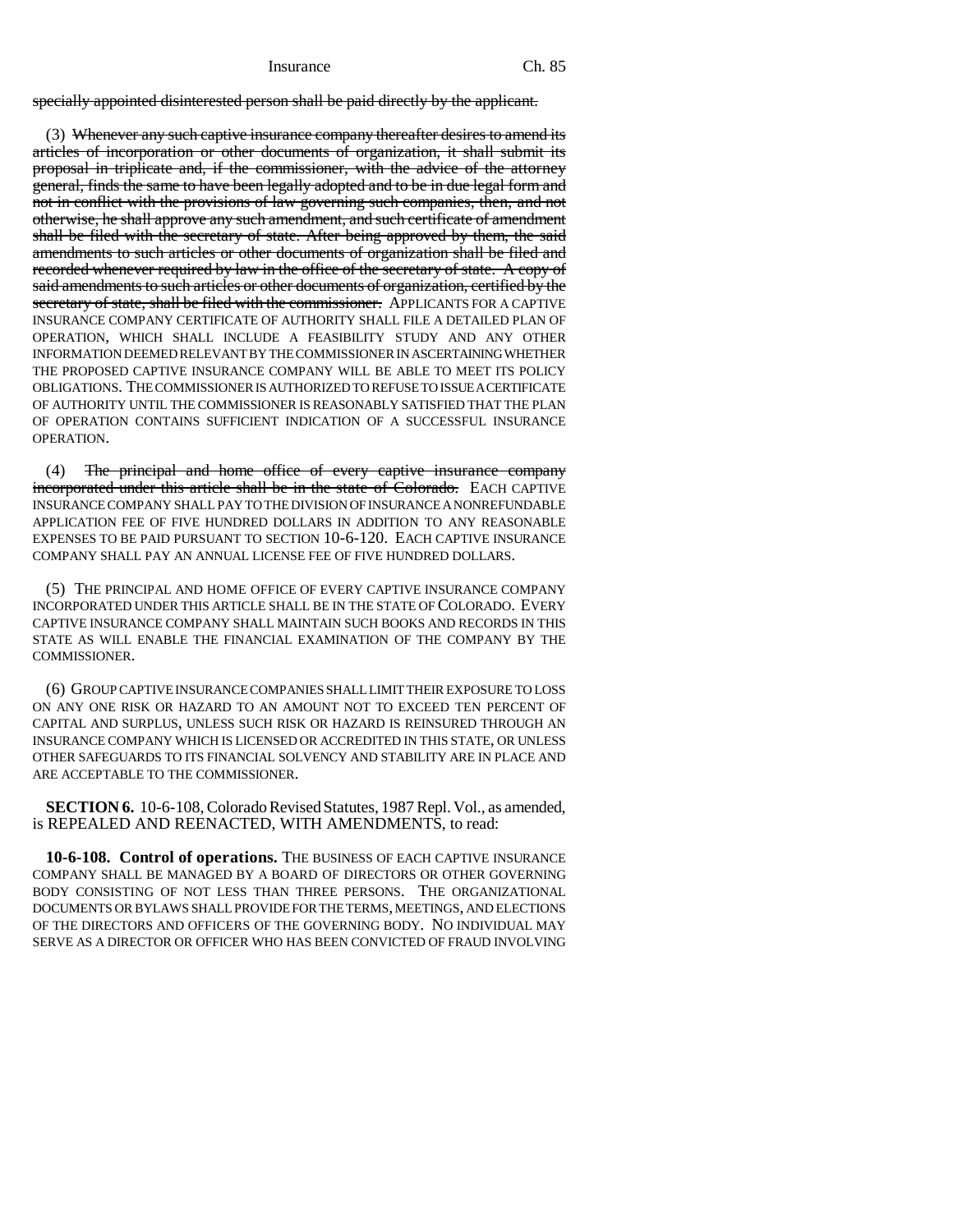ANY FINANCIAL INSTITUTION OR OF A FELONY INVOLVING MISUSE OF FUNDS.

**SECTION 7.** 10-6-113, Colorado Revised Statutes, 1987 Repl. Vol., as amended, is amended to read:

**10-6-113.** Authority to do business. (1) No captive insurance company shall transact any insurance business in this state unless it first procures from the commissioner a certificate of authority stating that the requirements of the laws of this state have been complied with and authorizing it to do business. The certificate of authority ISSUED TO A CAPTIVE INSURANCE COMPANY shall expire on June 30 each year and shall be renewed annually, UPON PAYMENT OF ALL REQUIRED FEES AND FILING OF ALL LAWFULLY REQUIRED REPORTS, if the company has continued to comply with the laws of this state.

(2) Each captive insurance company shall pay to the division of insurance the fees set forth in section 10-3-207 for examining, investigating, and processing its application for license. Within sixty THIRTY BUSINESS days from the day the division OF INSURANCE receives both the application and the applicable fee A COMPLETE FILING, the division shall approve or deny such application. In addition, each captive insurance company shall pay a license fee for the year of registration and a renewal fee for each year thereafter in the amount set forth in section 10-3-207 RENDER A DECISION ON THE APPLICATION.

**SECTION 8.** 10-6-114, Colorado Revised Statutes, 1987 Repl. Vol., as amended, is amended to read:

**10-6-114. Reports and statements.** (1) Every captive insurance company doing business in this state on or before the first day of March in each year, shall render to the commissioner a report, signed and sworn to by its chief officers, of its condition as of the preceding thirty-first day of December THE END OF EACH FISCAL YEAR, which shall include a detailed statement of assets and liabilities, the amount and character of its business transacted, moneys received and expended during the year, any further details of expenditures, and BE IN A FORM PRESCRIBED BY THE COMMISSIONER AND CONTAIN such other information which AS the commissioner deems necessary. Upon submission of a request by the company, the commissioner may approve an extension of the filing date up to but not later than July 1. SUCH REPORT SHALL BE FILED WITHIN SIXTY DAYS FOLLOWING THE COMPANY'S FISCAL YEAR END. THE FISCAL YEAR SHALL BE THE CALENDAR YEAR FOR ALL GROUP CAPTIVE INSURANCE COMPANIES. THE COMMISSIONER MAY REQUIRE THAT THE ANNUAL REPORT INCLUDE THE INFORMATION SET FORTH IN THE THEN-CURRENT CONVENTION BLANK OF THE NATIONAL ASSOCIATION OF INSURANCE COMMISSIONERS, INCLUDING ANY INSTRUCTIONS, PROCEDURES, AND GUIDELINES CONSISTENT WITH THIS ARTICLE.

(2) The commissioner may prescribe the format and frequency of other reports TO BE FILED, which may include, but shall not be limited to, summary loss reports, quarterly financial statements, and audited ANNUAL financial statements, as permitted by law AND OTHER PROFESSIONAL REPORTS.

(3) The commissioner shall revoke and refuse to reissue the certificate of authority of any captive insurance company failing or refusing to furnish the reports or other information requested by the commissioner as provided in this section.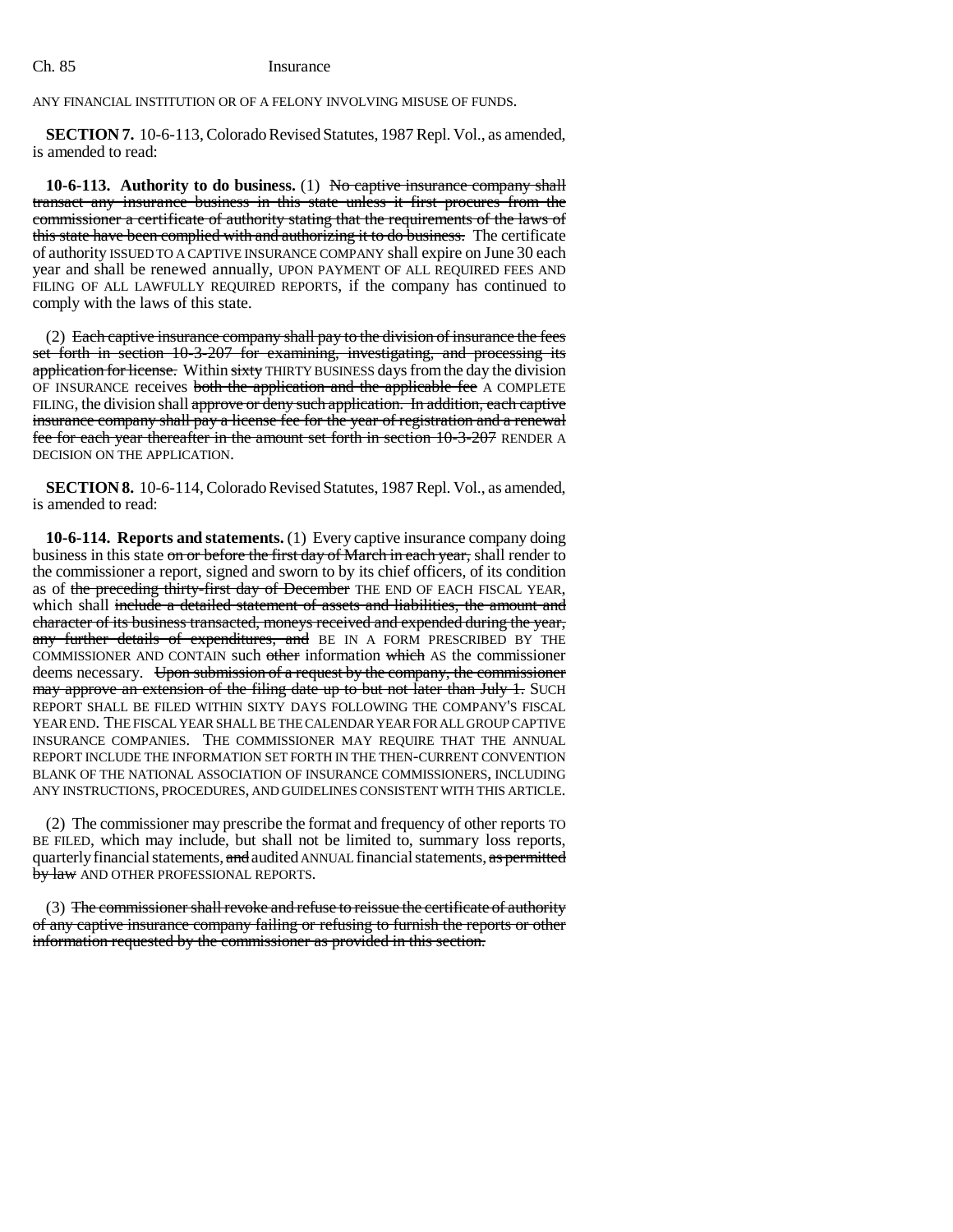**SECTION 9.** 10-6-115, Colorado Revised Statutes, 1987 Repl. Vol., as amended, is amended to read:

**10-6-115. Grounds and procedure for suspension or revocation of certificate - review by commissioner.** (1) The certificate of authority of a captive insurance company to do business in this state may be revoked or suspended by the commissioner for any reason specified in VIOLATION OF this article, INCLUDING WITHOUT LIMITATION Specifically, the certificate may be suspended or revoked by the commissioner for any of the following: reasons:

(a) Insolvency or impairment; as defined in section  $10-3-212$ ;

(b) Failure to meet the requirements of section 10-6-116;

(c) Refusal or failure to submit an annual report, as required by section 10-6-114, or any other report required by law or by lawful order of the commissioner;

(d) Failure to comply with the provisions of its own charter, other organizational documents, or bylaws, OR APPROVED PLAN OF OPERATION, if such failure renders its operation hazardous to the public or to its policyholders;

(e) Failure to submit to examination; or any legal obligation relative thereto;

(f) Refusal OR FAILURE to pay the cost of examination, REQUIRED PREMIUM TAXES, OR OTHER PENALTY OR FEE ASSESSED as authorized by law;

(g) Use of methods which, although not otherwise specifically proscribed by law, nevertheless render its operation hazardous or its condition unsound; with respect to its policyholders;

(h) REFUSAL OR failure otherwise to comply with the THIS ARTICLE OR ANY OTHER laws of this state. if such failure renders its operation hazardous to its policyholders.

(2) If the commissioner finds upon examination, hearing, or other evidence that any captive insurance company has committed any of the acts specified in subsection (1) of this section, the commissioner may, AFTER NOTICE AND HEARING IN ACCORDANCE WITH ARTICLE 4 OF TITLE 24, C.R.S., suspend or revoke such certificate of authority. if he deems it in the best interest of the public and the policyholders of the company, notwithstanding any other provision of this title. Notice of any revocation or suspension shall be published in one or more daily newspapers in Denver having a general state circulation. Before suspending or revoking any certificate of authority of an insurance company, the commissioner shall grant the company fifteen days in which to show cause why such action should not be taken. Any final action of the commissioner pursuant to this section shall be subject to judicial review by the court of appeals pursuant to section 24-4-106 (11), C.R.S. THE COMMISSIONER MAY ISSUE AN ORDER APPOINTING A SUPERVISOR TO MONITOR THE OPERATIONS OF THE COMPANY IF THE COMMISSIONER DEEMS IT IN THE BEST INTEREST OF THE PUBLIC OR OF THE POLICYHOLDERS OF THE COMPANY. THE COMMISSIONER MAY COMMENCE A DELINQUENCY ACTION PURSUANT TO PART 4 OF ARTICLE 3 OF THIS TITLE OR A LIQUIDATION OR REHABILITATION ACTION PURSUANT TO PART 5 OF ARTICLE 3 OF THIS TITLE.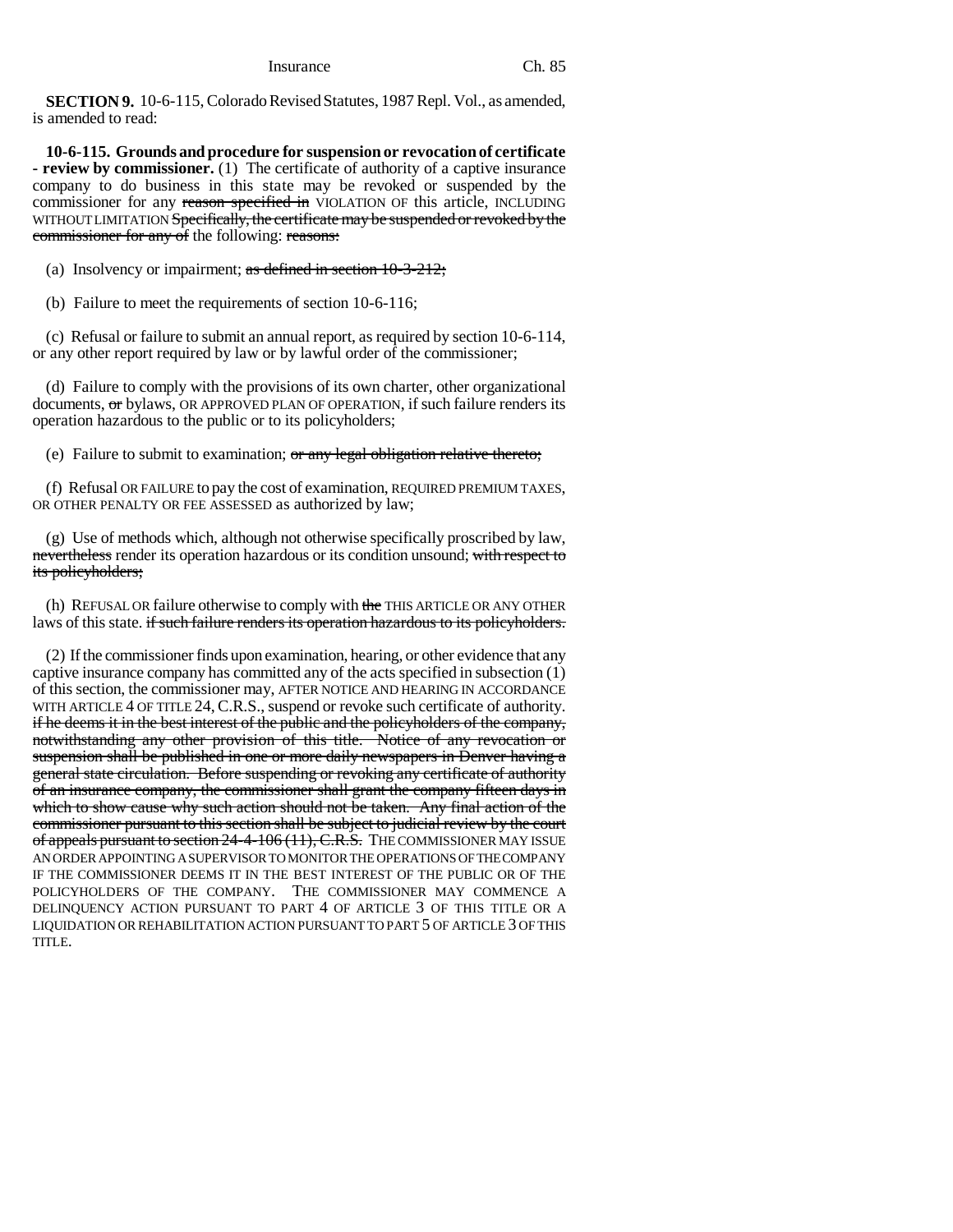(3) ANY FINAL DECISION OF THE COMMISSIONER ON ANY MATTER PURSUANT TO THIS SECTION SHALL BE SUBJECT TO JUDICIAL REVIEW BY THE COURT OF APPEALS PURSUANT TO SECTION 24-4-106 (11), C.R.S.

**SECTION 10.** 10-6-116, Colorado Revised Statutes, 1987 Repl. Vol., as amended, is amended to read:

**10-6-116. Capital and surplus requirements.** (1) No captive insurance company issued a certificate of authority shall be permitted to do any business in this state unless it is possessed of an actual MAINTAINS TOTAL capital and an accumulated surplus of not less than the following: FIVE HUNDRED THOUSAND DOLLARS.

| <del>(a) rure capuve insurance company:</del> |                      |
|-----------------------------------------------|----------------------|
| <del>Capital</del>                            | <del>Surplus</del>   |
| \$300,000                                     | <del>\$200,000</del> |
|                                               |                      |

(b) Association captive insurance company: Capital or **Guaranty Fund** Surplus \$400,000 \$350,000

(c) Industrial insured captive insurance company: Capital or **Guaranty Fund** Surplus \$300,000 \$200,000

(1.5) UPON A WRITTEN FINDING BY THE COMMISSIONER THAT THE APPROVED PLAN OF OPERATION OR THE OPERATIONAL RESULTS OF THE CAPTIVE INSURANCE COMPANY REQUIRE EITHER ADDITIONAL CAPITAL OR A LARGER SURPLUS THAN REQUIRED BY THIS SECTION, THE COMMISSIONER MAY REQUIRE THAT ADDITIONAL CAPITAL OR SURPLUS, OR BOTH, BE OBTAINED. ADDITIONAL CAPITAL OR SURPLUS MAY BE TENDERED IN THE FORM OF AN IRREVOCABLE LETTER OF CREDIT AS SET FORTH IN SUBSECTION (2) OF THIS SECTION.

(2) The cash or securities representing the minimum capital required by this section shall be deposited with the commissioner in the manner provided by law. The commissioner shall accept an irrevocable letter of credit, in the form prescribed by regulation issued by the commissioner, on behalf of a captive insurance company in lieu of requiring the deposit of cash or securities representing the capital required by this section. The letter of credit shall be issued by a qualified United States financial institution as defined in section 10-1-102 (9.5). SECURITIES ACCEPTABLE TO THE COMMISSIONER IN THE AMOUNT OF THREE HUNDRED THOUSAND DOLLARS, OR SUCH GREATER AMOUNT AS DETERMINED BY THE COMMISSIONER, SHALL BE HELD BY THE COMMISSIONER OR UNDER THE JOINT CONTROL OF THE COMMISSIONER AND THE CAPTIVE INSURANCE COMPANY. THE COMMISSIONER SHALL ACCEPT AN IRREVOCABLE LETTER OF CREDIT, IN A FORM ACCEPTABLE TO THE COMMISSIONER, ISSUED OR CONFIRMED BY A QUALIFIED UNITED STATES FINANCIAL INSTITUTION AS DEFINED IN SECTION 10-1-102 (9.5) ON BEHALF OF A CAPTIVE INSURANCE COMPANY IN LIEU OF SECURITIES. ALL SECURITIES OR LETTERS OF CREDIT JOINTLY HELD SHALL BE THE SOLE PROPERTY OF SUCH CAPTIVE INSURANCE COMPANY AND SHALL BE FREE AND CLEAR OF ANY CLAIM OR ENCUMBRANCE.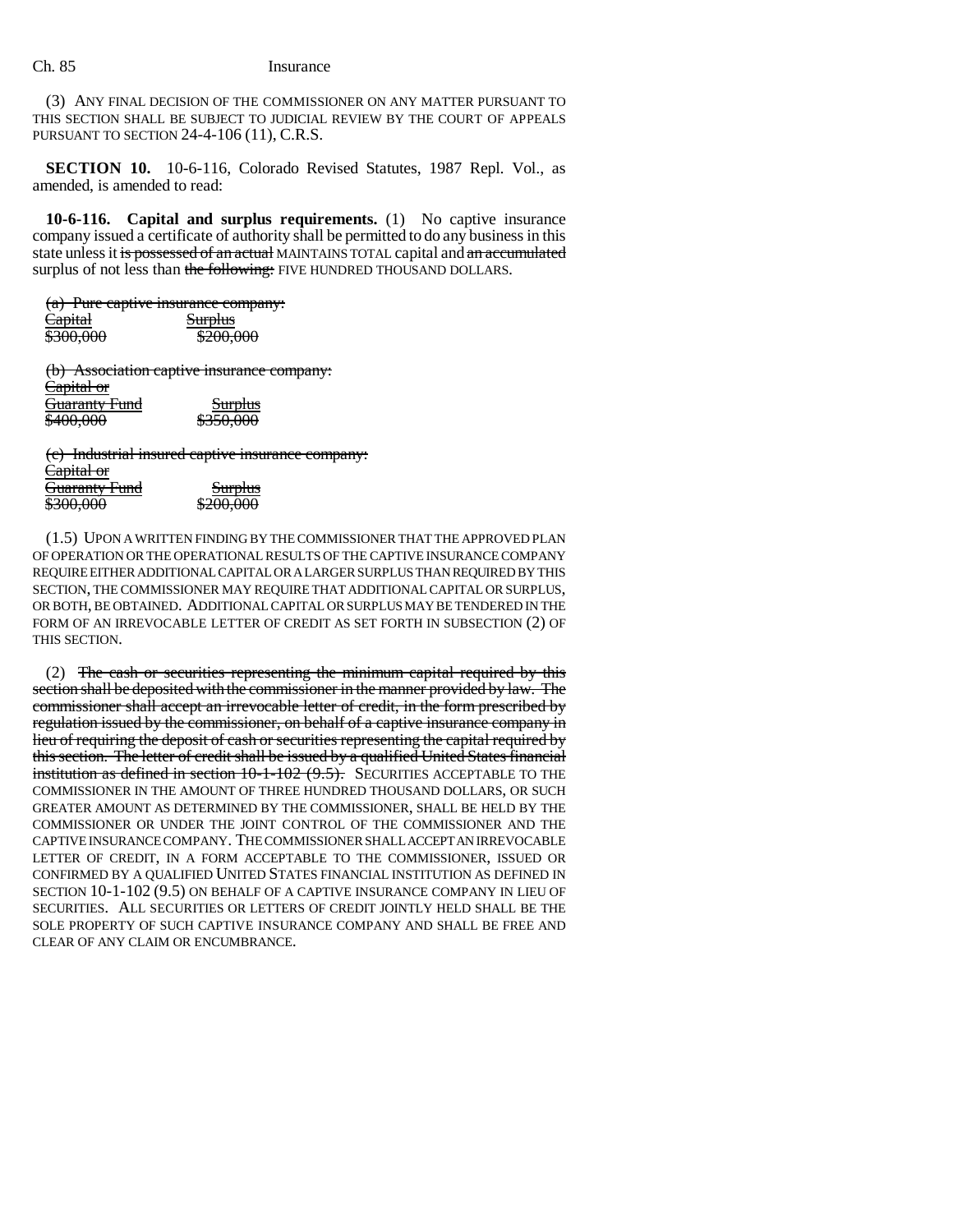#### Insurance Ch. 85

(3) The deposit or letter of credit shall be held by the commissioner for the benefit of all policyholders wherever located. JOINTLY HELD SECURITIES OR LETTERS OF CREDIT, WHEREVER LOCATED, SHALL BE DEEMED TO BE HELD FOR THE BENEFIT OF ALL CAPTIVE INSURANCE COMPANY POLICYHOLDERS.

(4) THE COMMISSIONER SHALL RELEASE FUNDS HELD UNDER JOINT CONTROL UPON A SHOWING SATISFACTORY TO THE COMMISSIONER THAT ALL DEBTS, OBLIGATIONS, AND LIABILITIES OF THE CAPTIVE INSURANCE COMPANY HAVE BEEN PAID AND DISCHARGED, OR ADEQUATE PROVISIONS FOR PAYMENT AND DISCHARGE HAVE BEEN MADE THEREFOR, AND THE CAPTIVE INSURANCE COMPANY'S ORIGINAL CERTIFICATE OF AUTHORITY HAS BEEN RETURNED TO THE COMMISSIONER.

**SECTION 11.** 10-6-120, Colorado Revised Statutes, 1987 Repl. Vol., as amended, is REPEALED AND REENACTED, WITH AMENDMENTS, to read:

**10-6-120. Examinations and investigations.** (1) THE COMMISSIONER OR ANY PERSON SO AUTHORIZED HAS THE AUTHORITY TO EXAMINE THE FINANCIAL CONDITION, AFFAIRS, AND MANAGEMENT OF ANY APPLICANT OR CAPTIVE INSURANCE COMPANY OPERATING UNDER THE LAWS OF THIS STATE. FOR SUCH PURPOSE THE COMMISSIONER SHALL HAVE FREE ACCESS TO ALL THE BOOKS, PAPERS, AND DOCUMENTS RELATING TO THE BUSINESS OF THE COMPANY, AND THE COMMISSIONER MAY SUMMON WITNESSES AND ADMINISTER OATHS AND AFFIRMATIONS IN THE EXAMINATION OF THE DIRECTORS, TRUSTEES, OFFICERS, AGENTS, OR EMPLOYEES OF SUCH COMPANY AND ANY OTHER PERSON IN RELATION TO ITS AFFAIRS, TRANSACTIONS, AND CONDITIONS. THE REASONABLE COST OF EXAMINATIONS OF CAPTIVE INSURANCE COMPANIES SHALL BE PAID BY THE COMPANY EXAMINED AND SHALL INCLUDE THE EXPENSES OF THE COMMISSIONER AND THE COMMISSIONER'S ASSISTANTS.

(2) THE COMMISSIONER MAY USE OTHER INDEPENDENT PROFESSIONALS, SUCH AS QUALIFIED ACTUARIES, RISK MANAGERS, CERTIFIED PUBLIC ACCOUNTANTS, OR EXAMINERS OF INSURANCE COMPANIES. THE COMMISSIONER MAY ALSO ACCEPT, AS A PART OF THE EXAMINATION, REPORTS OR PORTIONS THEREOF MADE BY THE PERSONS SPECIFIED IN THIS SUBSECTION (2). ALL REASONABLE EXPENSES AND CHARGES OF SUCH PERSONS SO RETAINED SHALL BE PAID DIRECTLY BY THE CAPTIVE INSURANCE COMPANY BEING EXAMINED.

**SECTION 12.** 10-6-121, Colorado Revised Statutes, 1987 Repl. Vol., as amended, is REPEALED AND REENACTED, WITH AMENDMENTS, to read:

**10-6-121. Legal investments.** (1) GROUP CAPTIVE INSURANCE COMPANIES SHALL COMPLY WITH THE INVESTMENT REQUIREMENTS AND LIMITATIONS APPLICABLE TO OTHER INSURANCE COMPANIES UNDER THE LAWS OF THIS STATE AS DESCRIBED IN SECTIONS 10-1-102 (1.5), 10-1-102 (9), 10-3-213 TO 10-3-242, AND 10-3-802.

(2) (a) PURE CAPTIVE INSURANCE COMPANIES SHALL NOT BE SUBJECT TO ANY RESTRICTIONS ON INVESTMENTS WHATSOEVER; EXCEPT THAT THE COMMISSIONER MAY PROHIBIT OR LIMIT ANY INVESTMENT THAT THREATENS THE SOLVENCY OR LIQUIDITY OF ANY SUCH COMPANY OR IF SUCH INVESTMENTS ARE NOT MADE IN ACCORDANCE WITH THE APPROVED PLAN OF OPERATION.

(b) A PURE CAPTIVE INSURANCE COMPANY MAY MAKE LOANS TO ITS PARENT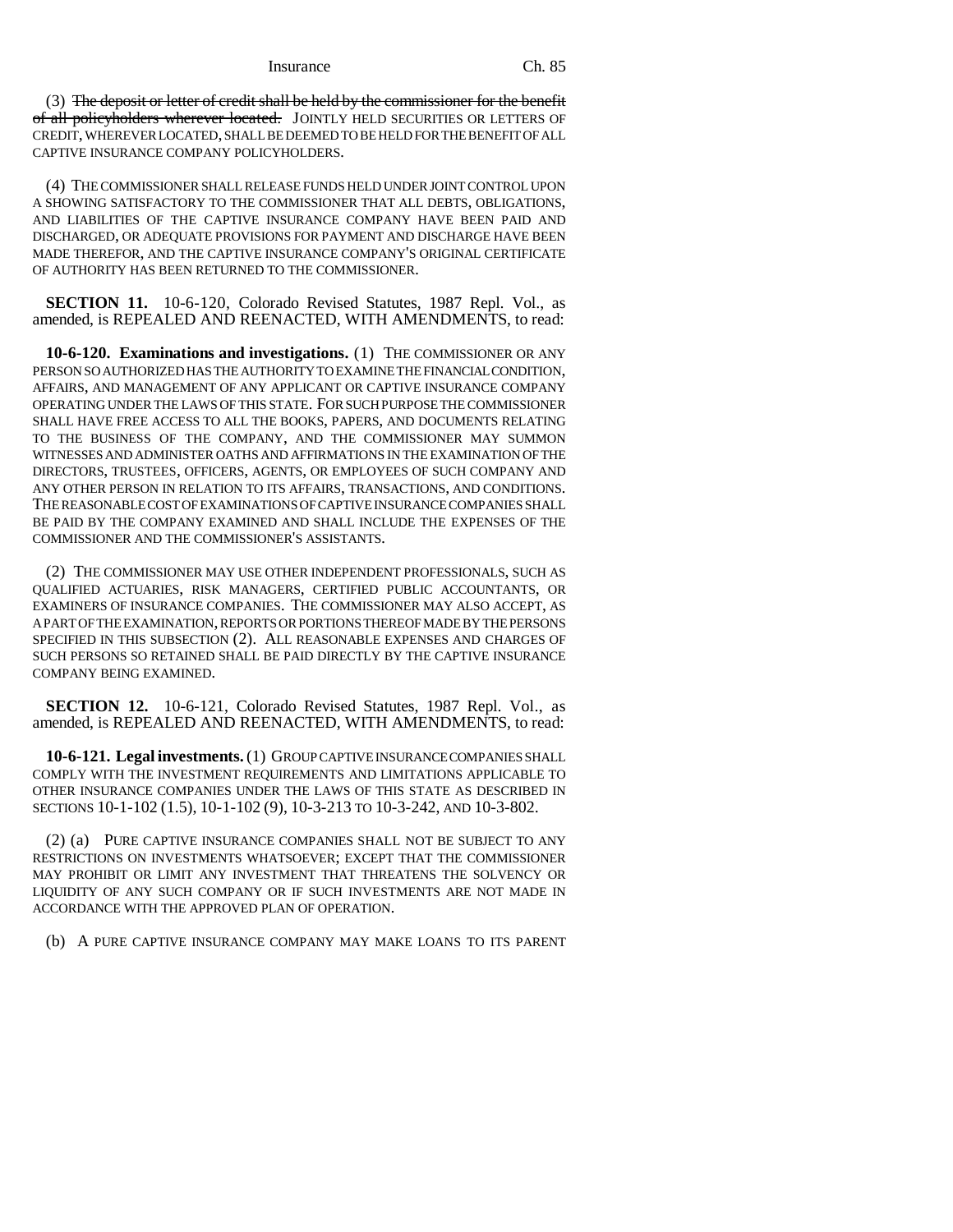COMPANY IF APPROVED WITHIN ITS PLAN OF OPERATIONS.

(3) IN LIEU OF A FIDELITY BOND, THE OFFICERS, DIRECTORS, OR MANAGERS OF A CAPTIVE INSURANCE COMPANY SHALL DEMONSTRATE SUFFICIENT SAFEGUARDS TO PROTECT THE FUNDS OF THE CAPTIVE INSURANCE COMPANY.

**SECTION 13.** 10-6-122, Colorado Revised Statutes, 1987 Repl. Vol., is REPEALED AND REENACTED, WITH AMENDMENTS, to read:

**10-6-122. Reinsurance.** (1) EXCEPT AS OTHERWISE PROVIDED IN SUBSECTION (2) OF THIS SECTION, ANY CAPTIVE INSURANCE COMPANY AUTHORIZED TO DO BUSINESS IN THIS STATE MAY TAKE CREDIT FOR RESERVES ON RISKS CEDED TO A REINSURER PURSUANT TO THE PROVISIONS OF SECTION 10-3-118 AND ANY APPLICABLE REGULATIONS.

(2) NOTWITHSTANDING THE PROVISIONS OF SUBSECTION (1) OF THIS SECTION, ANY CAPTIVE INSURANCE COMPANY MAY CEDE RISKS TO A REINSURER NOT MEETING THE STANDARDS OF SAID SUBSECTION (1) AND MAY TAKE RESERVE CREDITS IF THE CAPTIVE INSURANCE COMPANY RECEIVES PRIOR WRITTEN APPROVAL FROM THE COMMISSIONER.

**SECTION 14.** 10-6-125, Colorado Revised Statutes, 1987 Repl. Vol., as amended, is amended to read:

**10-6-125. Filing of rates.** (1) All captive insurance companies shall file rating data as provided in section 10-4-403 with the commissioner concurrent with the effective date of new rates. A GROUP CAPTIVE INSURANCE COMPANY'S RATES, RATE CLASSIFICATION SYSTEMS, OR FUNDING LEVELS SHALL BE SUFFICIENT TO FUND EXPECTED OPERATIONS AND EXPENSES. THE COMMISSIONER MAY REQUIRE THAT A PURE CAPTIVE INSURANCE COMPANY FILE RATING OR FUNDING DATA IF SUCH PURE CAPTIVE INSURANCE COMPANY PROVIDES OR PLANS TO PROVIDE EMPLOYEE BENEFITS.

(2) All such filings shall be approved by the commissioner unless found to be excessive, inadequate, or unfairly discriminatory. RATING STRUCTURES FOR INSURANCE APPLIED TO AND PAID BY EMPLOYEES OF A CAPTIVE INSURANCE COMPANY SHALL NOT BE EXCESSIVE, INADEQUATE, OR UNFAIRLY DISCRIMINATORY.

(3) All such filings shall be subject to the provisions of part 4 of article 4 of this title, as applicable.

(4) No pure captive insurance company shall be required to file rating data with the commissioner.

**SECTION 15.** 10-6-127, Colorado Revised Statutes, 1987 Repl. Vol., is amended to read:

**10-6-127. Guaranty fund coverage - not required.** (1) Any provision of the law to the contrary notwithstanding, no captive insurance company shall be compelled to join or contribute financially to any plan, pool, association, or guaranty or insolvency fund in this state; nor shall any captive insurance company or its insured receive any benefit from such plan, pool, association, or guaranty or insolvency fund for claims arising out of operations of such captive insurance company.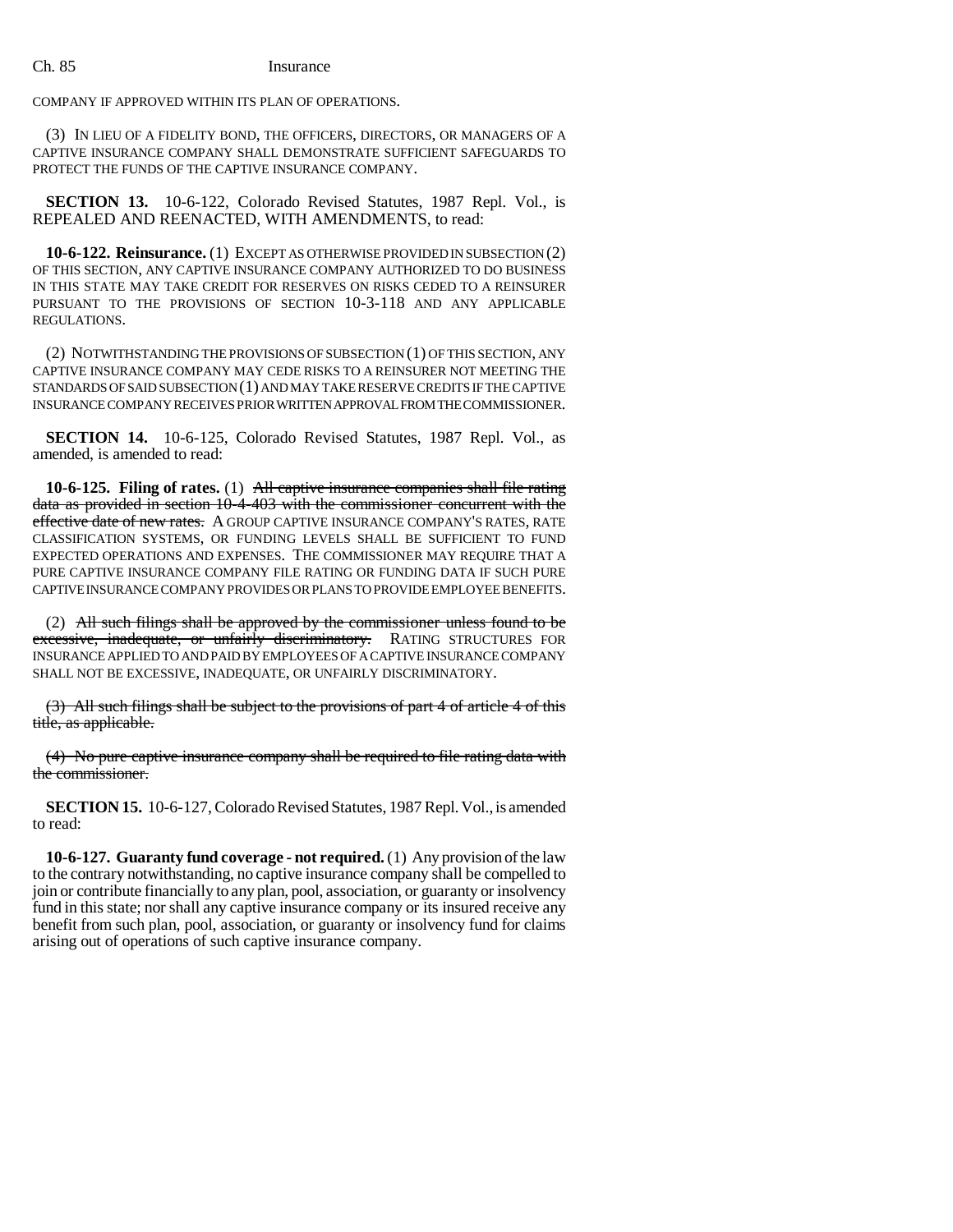(2) ALL POLICY FORMS OR OTHER EVIDENCE OF COVERAGE SHALL CLEARLY DISCLOSE THAT GUARANTY FUND COVERAGE IS NOT AVAILABLE.

**SECTION 16.** 10-6-128, Colorado Revised Statutes, 1987 Repl. Vol., as amended, is amended to read:

**10-6-128. Tax on premiums collected - exemptions - penalties.** (1) All captive insurance companies doing business in this state shall pay to the division of insurance  $\tau$  AN ANNUAL tax on the gross amount of all premiums collected, or contracted for LESS PREMIUMS OR PREMIUM CREDITS RETURNED TO POLICYHOLDERS, on policies or contracts of insurance covering property or risks in this state and on risks and property situated in any other state in which the insurer is not licensed and upon which no HAS NOT PAID premium tax. is otherwise paid or payable during the year ending December 31 next preceding, after deducting from the gross amount of premiums subject to the tax the amounts paid to policyholders as return premiums, which shall include dividends on unabsorbed premiums or premium deposits returned or credited to policyholders.

(2) The tax imposed by subsection (1) of this section shall be the greater of:

(a) Five thousand dollars; or

(b) For premiums collected or contracted for, and as to which premium tax has not been paid for a prior year, the sum of:

(b) (I) One-half of one percent of the first twenty-five million dollars, plus one-quarter of one percent of the next fifty million dollars, plus one-tenth of one percent of each dollar thereafter of the direct premiums COLLECTED, of the captive insurance company, and PLUS:

(II) One-quarter of one percent of the first twenty million dollars, plus one-tenth of one percent of each dollar thereafter of assumed reinsurance premiums.  $\sigma$ 

(c) For the 1992 tax year only, for premiums collected or contracted for, and as to which premium tax has not been paid for a prior year, the sum of:

(I) Seven-tenths of one percent of the first twenty-five million dollars, plus one-quarter of one percent of the next fifty million dollars, plus one-tenth of one percent of each dollar thereafter of the direct premiums of the captive insurance company; and

(II) One-tenth of one percent of assumed reinsurance premiums; or

(d) For the 1993 tax year only, for premiums collected or contracted for, as to which premium tax has not been paid for a prior year, the sum of:

(I) Six-tenths of one percent of the first twenty-five million dollars, plus one-quarter of one percent of the next fifty million dollars, plus one-tenth of one percent of each dollar thereafter of the direct premiums of the captive insurance company; and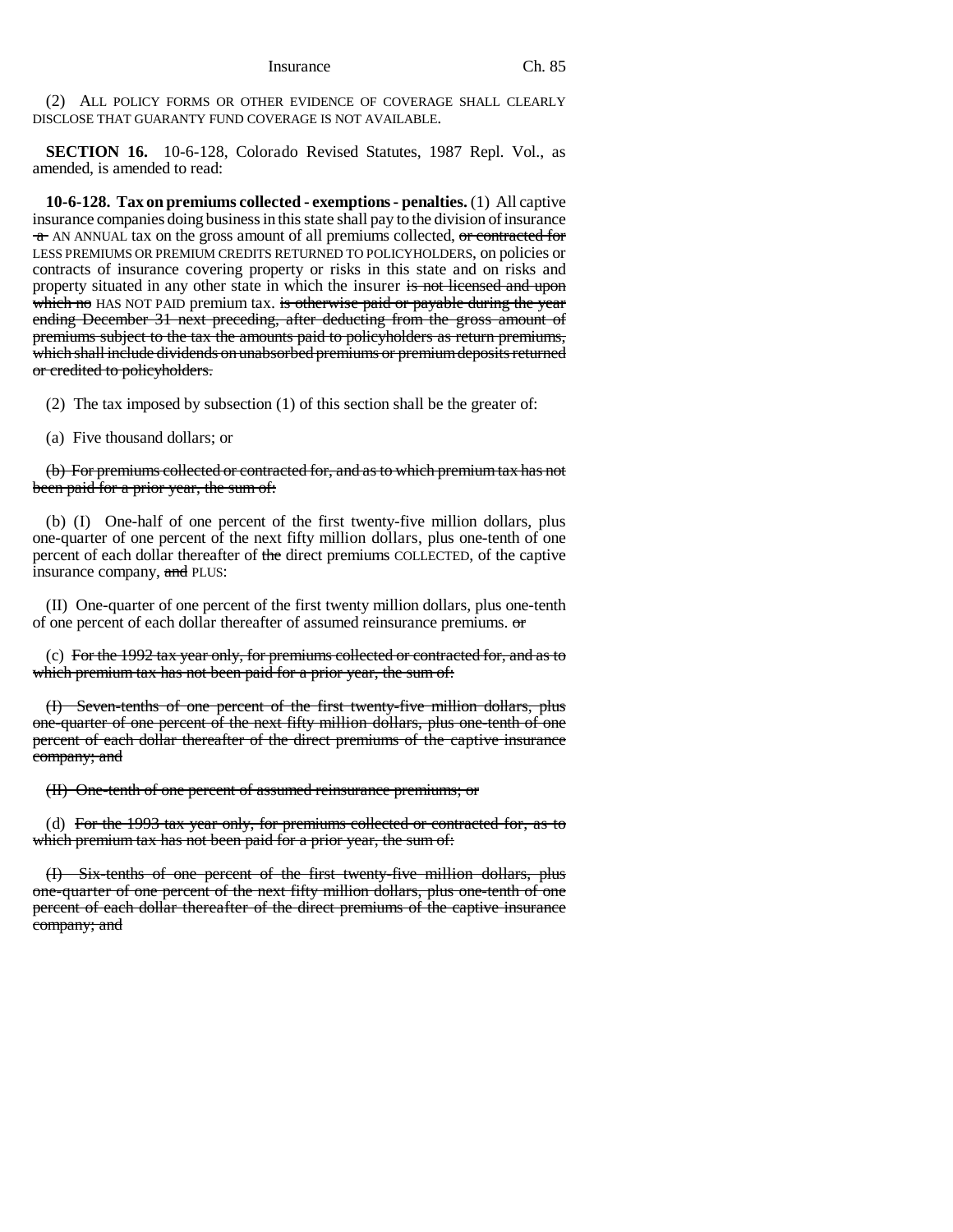(II) Two-tenths of one percent of the first twenty million dollars, plus one-tenth of one percent of each dollar thereafter of assumed reinsurance premiums.

(e) No reinsurance tax applies to premiums for risks or portions of risks which are subject to taxation on a direct basis. No reinsurance Premium tax shall NOT be payable in connection with the receipt of assets in exchange for the assumption of EXISTING loss reserves and other liabilities. of another insurer under common ownership and control if such transaction is part of a plan to discontinue the operations of such other insurer, and if the intent of the parties to such transaction is to renew or maintain such business with the captive insurance company.

(2.5) THE MINIMUM TAX PROVIDED FOR IN PARAGRAPH (a) OF SUBSECTION (2) OF THIS SECTION SHALL BE DUE AND PAYABLE ON THE FIRST DAY OF MARCH OF EACH FISCAL YEAR, ACCOMPANIED BY SUCH FORMS AS MAY BE PRESCRIBED BY THE COMMISSIONER. THE BALANCE OF THE TAX WHEN PAYABLE FOR EACH FISCAL YEAR SHALL BE PAID ON FORMS PRESCRIBED BY THE COMMISSIONER TOGETHER WITH THE REPORT REQUIRED UNDER SECTION 10-6-114 (1). THE COMMISSIONER MAY BY RULE REQUIRE PARTIAL PAYMENTS, TO BE MADE IN QUARTERLY INSTALLMENTS, OF THE BALANCE OF THE TAX PAYABLE.

(3) The taxes provided for in this section shall constitute all taxes collectible under the laws of this state against any such captive insurance companies, and no other occupation tax or other taxes shall be levied or collected from any captive insurance company by the state or any county, city, or town within this state, except ad valorem taxes on real and personal property used in the production of income.

(4) The taxes provided for in this section shall be due and payable on the first day of March in each year. Any company failing or refusing to render a statement and information or to pay taxes as specified in this section for more than thirty days after the time specified shall be liable to a penalty of up to one hundred dollars for each additional day of delinquency, to be assessed by the commissioner. If the tax paid is less than the full amount prescribed by this section, interest at the rate of one percent per month or fraction thereof on the unpaid amount shall be charged from the date payment was due to the date full payment is made, and a penalty of up to twenty-five percent of the unpaid amount may be assessed by the commissioner. The amount of taxes and the penalties collected shall be transmitted to the department of the treasury and credited to the general fund. The commissioner may suspend the certificate of authority of any such delinquent company until such taxes and penalty, should any penalty be imposed, are fully paid.

(5) Anything in subsections  $(1)$  to  $(4)$  of this section to the contrary notwithstanding, any captive insurance company doing business in this state which was liable for payment of more than five thousand dollars in taxes, as provided in this section, during the preceding calendar year shall pay quarterly estimates of such taxes as provided in subsections (6) to (8) of this section.

(6) Such estimated taxes shall become due and payable on the last day of the month following the close of any calendar quarter of the year; except that estimated taxes for the fourth quarter shall be due March 1 and shall include adjustments for the preceding calendar year. Any company failing or refusing to pay such estimated taxes for more than thirty days after the time specified shall be liable to a penalty of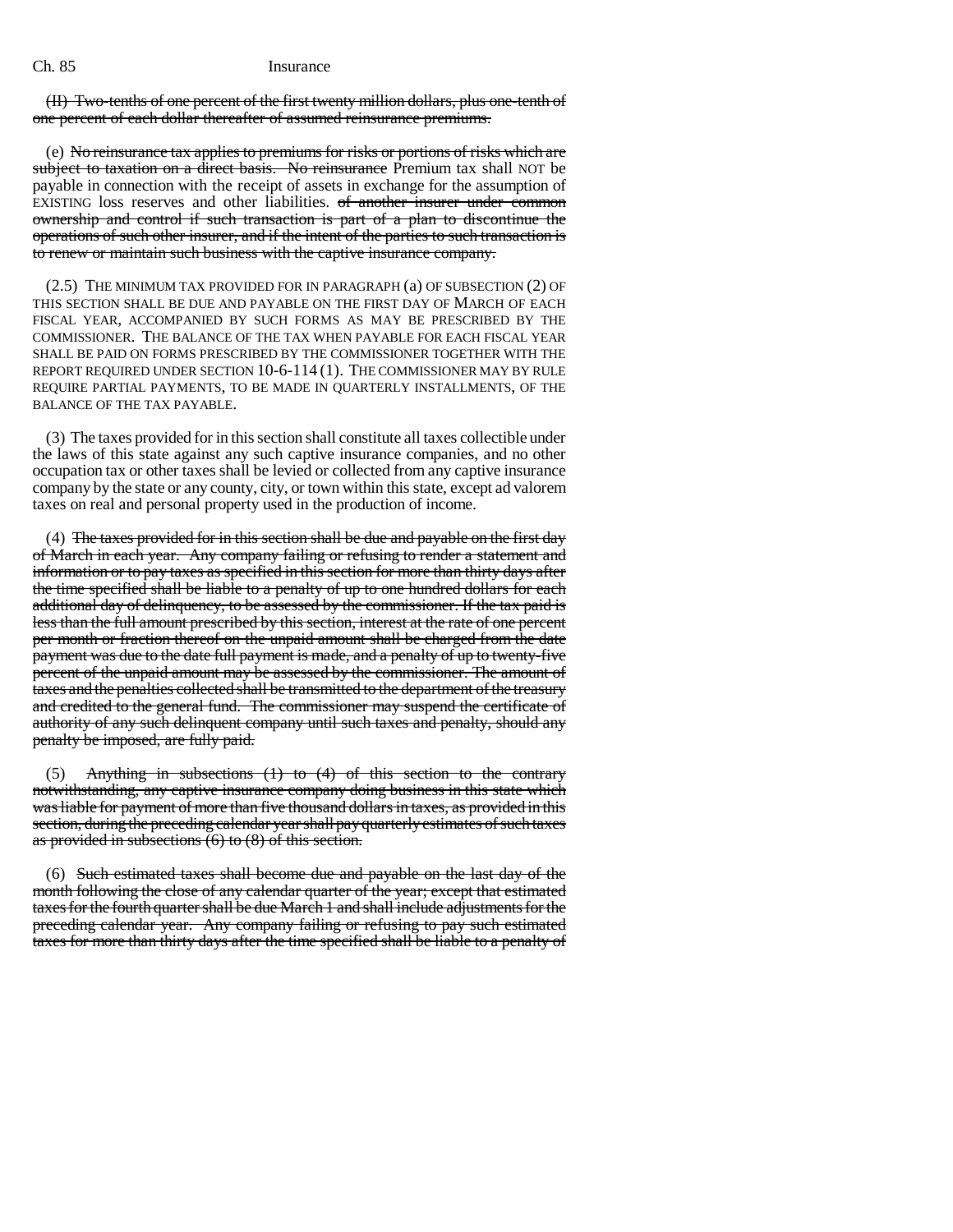#### Insurance Ch. 85

up to one hundred dollars for each additional day of delinquency, to be assessed by the commissioner. The amount of estimated taxes and the penalties collected shall be transmitted to the department of the treasury and credited to the general fund. The commissioner may suspend the certificate of authority of such delinquent company until such estimated taxes and penalty, should any penalty be imposed, are fully paid.

(7) Estimated taxes paid pursuant to subsection (6) of this section shall be based on the estimated amount of taxable premiums during the preceding calendar quarter. Except for the first calendar quarter of any year, calendar quarter estimates of taxes may include adjustments for any previous calendar quarter estimates of taxes, and estimated taxes shall be paid on the basis of such adjusted estimates.

(8) Adjustments in payments of estimated taxes for any calendar year shall be made at the time of the filing of the annual statement required under section 10-6-114 and the payment of taxes required by this section. If a company claims a refund, it shall file for such refund at the time of filing such annual statement, and, if the commissioner claims a deficiency, he shall notify the deficient company thereof.

**SECTION 17.** Article 6 of title 10, Colorado Revised Statutes, 1987 Repl. Vol., as amended, is amended BY THE ADDITION OF A NEW SECTION to read:

**10-6-128.5. Penalties.** (1) THE COMMISSIONER MAY CHARGE A LATE FEE OF UP TO ONE HUNDRED DOLLARS PER DAY FOR ANY REQUIRED OR REASONABLY REQUESTED REPORT WHICH IS RECEIVED AFTER THE FILING DEADLINE.

(2) ANY COMPANY FAILING TO PAY TAXES AS SPECIFIED IN THIS ARTICLE SHALL BE LIABLE TO PAY A PENALTY OF UP TO ONE HUNDRED DOLLARS FOR EACH DAY OF DELINQUENCY. IF THE TAX PAID IS LESS THAN THE FULL AMOUNT PRESCRIBED BY THIS ARTICLE, INTEREST AT THE RATE OF ONE PERCENT PER MONTH OR FRACTION THEREOF ON THE UNPAID AMOUNT SHALL BE CHARGED FROM THE DATE PAYMENT WAS DUE UNTIL THE DATE FULL PAYMENT IS RECEIVED, AND A PENALTY OF UP TO TWENTY-FIVE PERCENT OF THE UNPAID AMOUNT MAY BE ASSESSED. THE AMOUNT OF TAXES AND THE PENALTIES COLLECTED SHALL BE TRANSMITTED TO THE STATE TREASURER AND CREDITED TO THE GENERAL FUND.

(3) THE ASSESSMENT OF ANY FEE OR PENALTY AGAINST A CAPTIVE INSURANCE COMPANY SHALL BE SUBJECT TO THE COMPANY'S RIGHT TO REQUEST A HEARING AND TO JUDICIAL REVIEW BY THE COURT OF APPEALS PURSUANT TO SECTION 24-4-106(11), C.R.S.

(4) ANY DIRECTOR, TRUSTEE, OFFICER, AGENT, OR EMPLOYEE OF A CAPTIVE INSURANCE COMPANY OR ANY OTHER PERSON WHO KNOWINGLY OR WILLFULLY MAKES ANY MATERIALLY FALSE CERTIFICATE, ENTRY, OR MEMORANDUM UPON ANY OF THE BOOKS OR PAPERS OF ANY CAPTIVE INSURANCE COMPANY OR UPON ANY STATEMENT FILED OR OFFERED TO BE FILED IN THE DIVISION OF INSURANCE OR USED IN THE COURSE OF ANY EXAMINATION, INQUIRY, OR INVESTIGATION WITH THE INTENT TO DECEIVE THE COMMISSIONER OR ANY PERSON APPOINTED BY THE COMMISSIONER TO MAKE SUCH EXAMINATION COMMITS A CLASS 2 MISDEMEANOR AND SHALL BE PUNISHED AS PROVIDED IN SECTION 18-1-106, C.R.S.

**SECTION 18.** 10-6-129, Colorado Revised Statutes, 1987 Repl. Vol., as